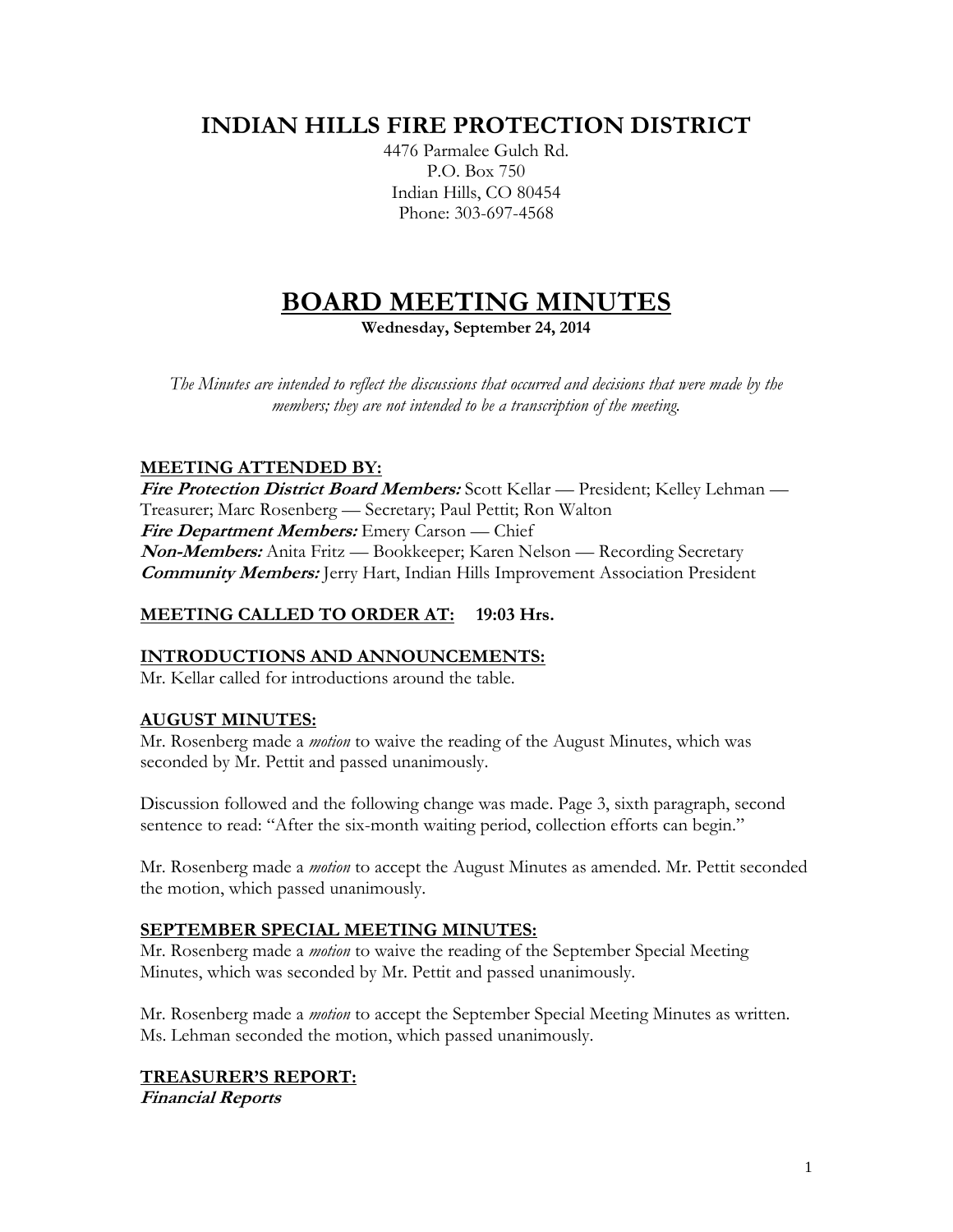Minimal conversation occurred regarding the cover page or Executive Summary of the financial reports. Regarding the Profit Loss Budget Performance spreadsheet, Ms. Fritz stated that this month's check for account #5710-4 (Legal Fees – Truck) includes expenses for three months (May, July, and August).

In Checks, it was clarified that check #12421 to IamResponding.com is an annual fee to be reimbursed by the JCECA. A question was raised regarding a line item on an invoice from Toussaint & Coaty pertaining to charges to review an audit inquiry. It was agreed that the charge would be investigated. Ms. Fritz also stated that a check needed to be added:

#12430 to Novitas Solutions for \$95.73 for a duplicate Medicare claim payment

Discussion moved to credit card expenses. Brief conversation occurred regarding a few of the charges.

Mr. Rosenberg made a *motion* to approve checks #12413-12430, plus automated payments, credit card expenses, and bank fees. Mr. Pettit seconded the motion, which passed unanimously.

## **Budget**

A copy of the proposed 2015 budget was distributed for review. Accounts were reviewed on a line-by-line basis with the following changes being made:

- Increase account #4999 (Ambulance Fees) to \$30,000
- Add an account in the 5300 section (Board of Directors Expense) titled "Professional Development" with a budget amount of \$3,000
- Reduce account #5416 (FPPA Pension) to \$3,600
- Reduce account #5417 (FPPA AD&D) to \$1,350
- Increase account #6610 (Public Education Expense) to \$700

Also discussed were the fact that accounts #5605 (Annex Repairs & Maintenance) and #5606 (Closing Costs) would be eliminated from the 2015 budget if the Noble property sells prior to the end of the year. It was also agreed that allocated amounts in account #6410 (Communication Equip R&M) and #6700 (Grant Matching Funds) need to be researched more fully.

## **DEPARTMENT/OFFICERS' REPORTS:**

## **Fire Marshal — Randy Rudloff**

Not present; no report submitted. Mr. Carson shared that road improvements has begun in the Cameyo Heights area of the District.

## **Chief — Emery Carson**

A report was distributed and various items were discussed. Mr. Carson began by stating that authorization had been received for the CDPH&E to get a purchase order out to buy items for this year's EMTS grant. In addition, Mr. Carson requested approval to spend \$865 to purchase a new extension ladder and hoses. The Board agreed, noting that money is available in the wildland supplies (#6035) account.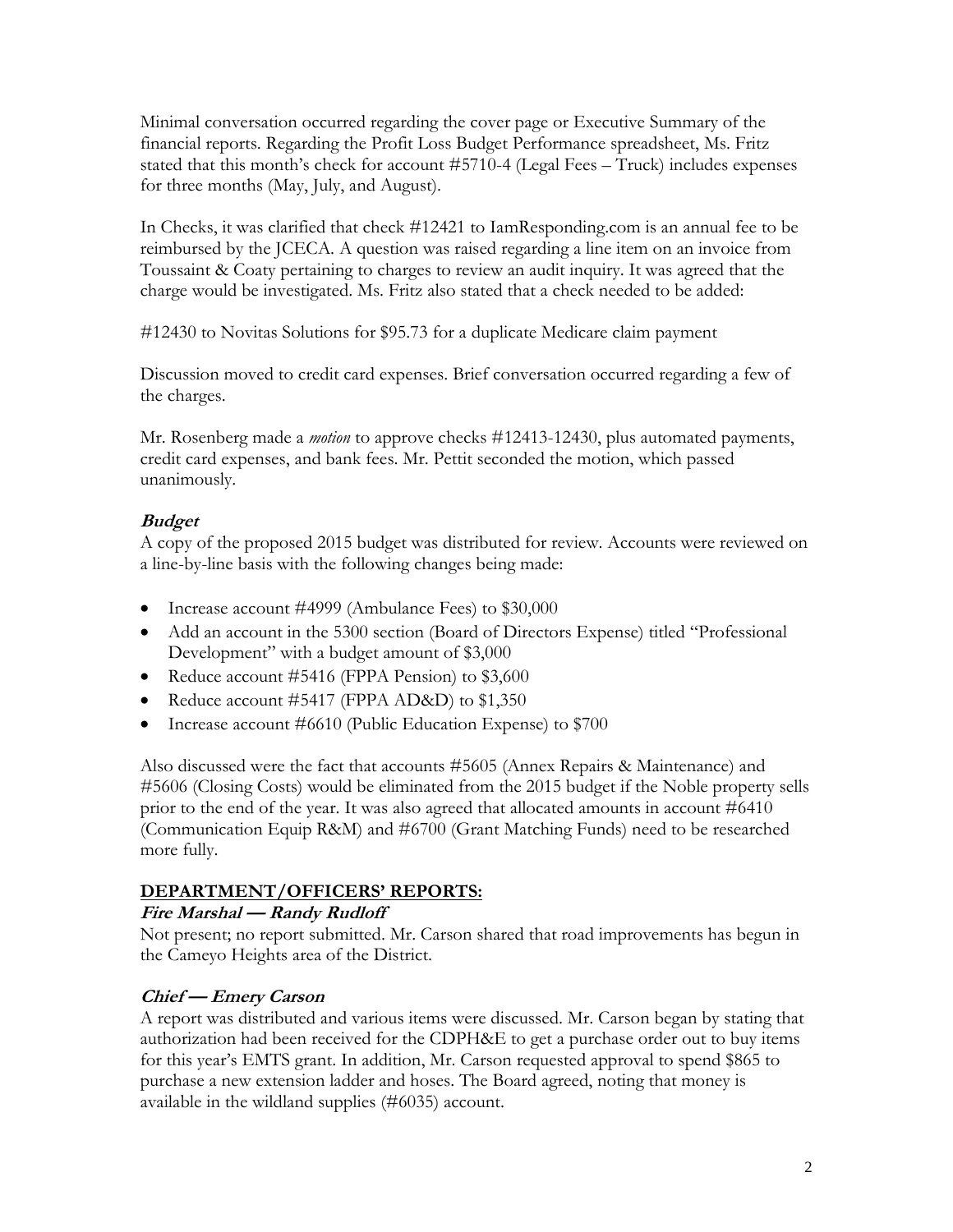In personnel news, Mr. Carson shared that two new recruits have joined the Department. Regarding dispatch, Mr. Carson stated that ongoing discussion is occurring regarding consolidating all Jefferson County law enforcement and fire dispatch centers to one location. Lengthy conversation followed.

Mr. Carson concluded his report by summarizing the calls for the month, which total 18 to date. He said that the District was up to 182 calls for the year.

#### **Assistant Chief — Marc Rosenberg**

Present; no report submitted. Mr. Rosenberg shared that pump tests and annual maintenance are in process for the apparatus. Tires are needed for apparatus 358, he noted. Also, Mr. Rosenberg shared that several members had attended an active shooter training the previous weekend. He concluded by expressing the need for an alternate storage location for the Department's items presently housed at the Noble property. Brief conversation followed about the possibility of renting a storage pod.

## **Fire Captain — Scott Case**

Not present; no report submitted.

## **EMS Captain — Bob Fager**

Not present; no report submitted.

#### **OLD BUSINESS:**

#### **Fire Trucks Plus Lawsuit Update**

Brief discussion occurred. It was noted that some paperwork needs to be filed to move forward at a cost of approximately \$50.

#### **NEW BUSINESS:**

#### **Strategic Planning Study Session Review**

Mr. Kellar passed out a handout outlining major topics that had been discussed during the September 10 Board study session. He advised that items needed to be reviewed and prioritized, with another study session to be held before soliciting community feedback.

#### **District By-Laws Review**

Two minor amendments were made to the District's by-laws. Specifically, pension board meetings will be held in April and October beginning in 2015 and the amount of expenditure required before a competitive bid is mandated on District projects was reduced from \$60,000 to \$25,000.

#### **Snowplowing**

Two bids were reviewed for the upcoming season. It was agreed to ask further questions of the vendors before making a final decision.

#### **Attorney Review**

On the heels of Toussaint & Coaty raising its legal rates, it was agreed that Mr. Kellar would ask for a quote from another firm. Discussion can occur regarding legal counsel at the next Board meeting.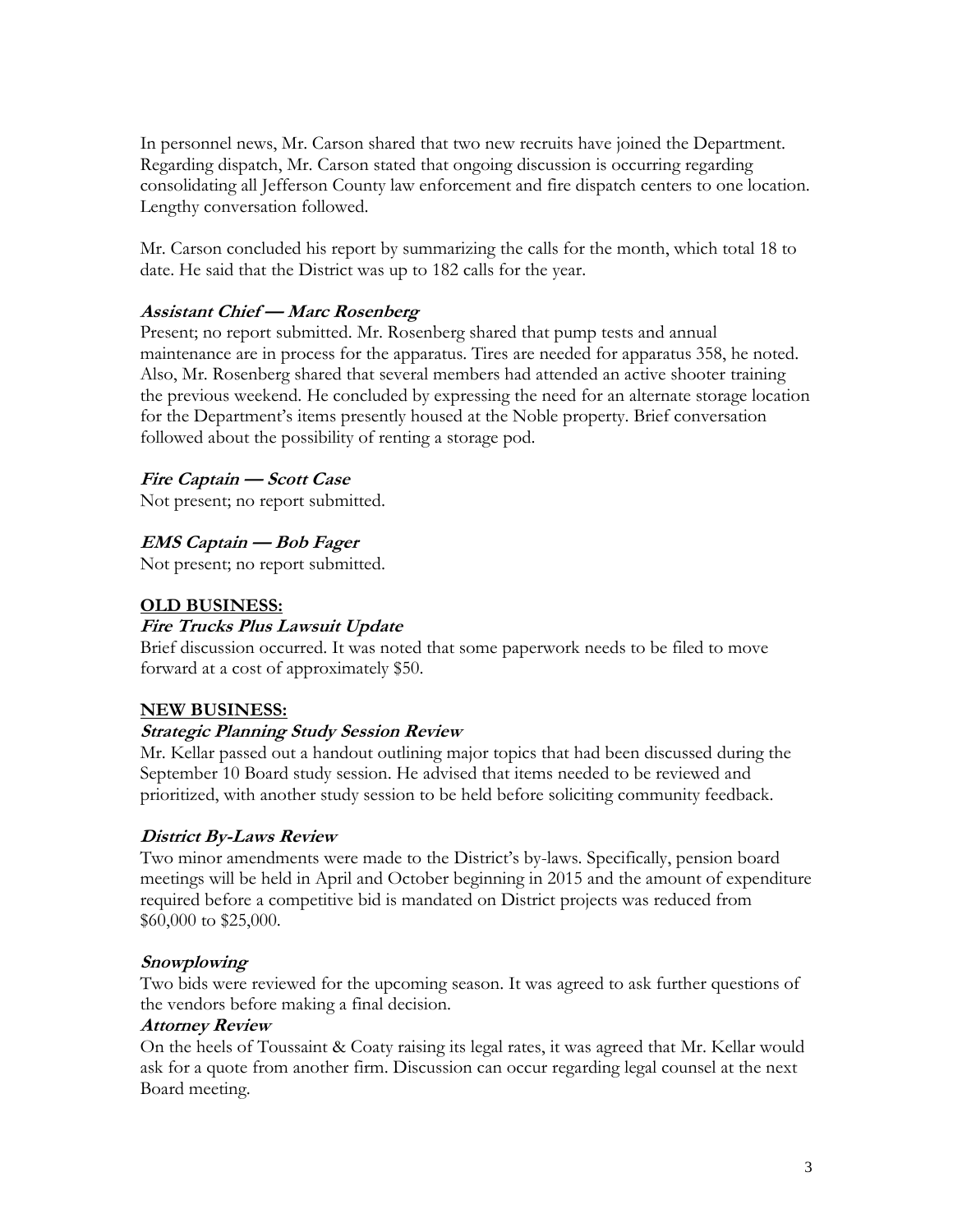#### **Additional Topic**

Mr. Hart shared that he feels the Indian Hills Fire Protection District Board has excellent financial oversight. He then stated that he hopes that the Board and the Indian Hills Improvement Association can potentially collaborate on projects in the future. One such idea that was discussed was a possible joint community dumpster/slash collection event at the community center.

#### **EXECUTIVE SESSION:**

Mr. Kellar made a *motion* to call an Executive Session at 20:37 per CRS§24-6-402(4)(a) to discuss real estate issues as well as per  $CRS\$ 24-6-402(4)(f) to discuss personnel matters. Mr. Rosenberg seconded the motion, which passed unanimously. All meeting attendees left the room with the exception of the five board members. Recording commenced using the District's recorder. The Executive Session concluded at 21:27 and the meeting was called back to order.

#### **REGULAR SESSION:**

Mr. Pettit made a *motion* to complete the Chief's review with Mr. Carson and award him a 3% raise effective September 26. Mr. Rosenberg seconded the motion, which passed unanimously.

Mr. Rosenberg made a *motion* to complete the Office Manager's review with Ms. Nelson and award her a 3% raise effective September 21. Mr. Walton seconded the motion, which passed unanimously.

#### **ADJOURNED AT: 21:31**

There being no more business to discuss, Mr. Rosenberg made a *motion* to adjourn the meeting, which was seconded by Mr. Pettit and passed unanimously.

*President:*

*Secretary:*

## **MOTIONS MADE AND PASSED:**

- To waive the reading of the August Minutes. *Motion made by Mr. Rosenberg; seconded by Mr. Pettit; unanimous.*
- To accept the August Minutes as amended. *Motion made by Mr. Rosenberg; seconded by Mr. Pettit; unanimous.*
- To waive the reading of the September Special Meeting Minutes. *Motion made by Mr. Rosenberg; seconded by Mr. Pettit; unanimous.*
- To accept the September Special Meeting Minutes as written. *Motion made by Mr. Rosenberg; seconded by Ms. Lehman; unanimous.*
- To approve checks #12413-12430, plus automated payments, credit card expenses, and bank fees. *Motion made by Mr. Rosenberg; seconded by Mr. Pettit; unanimous.*